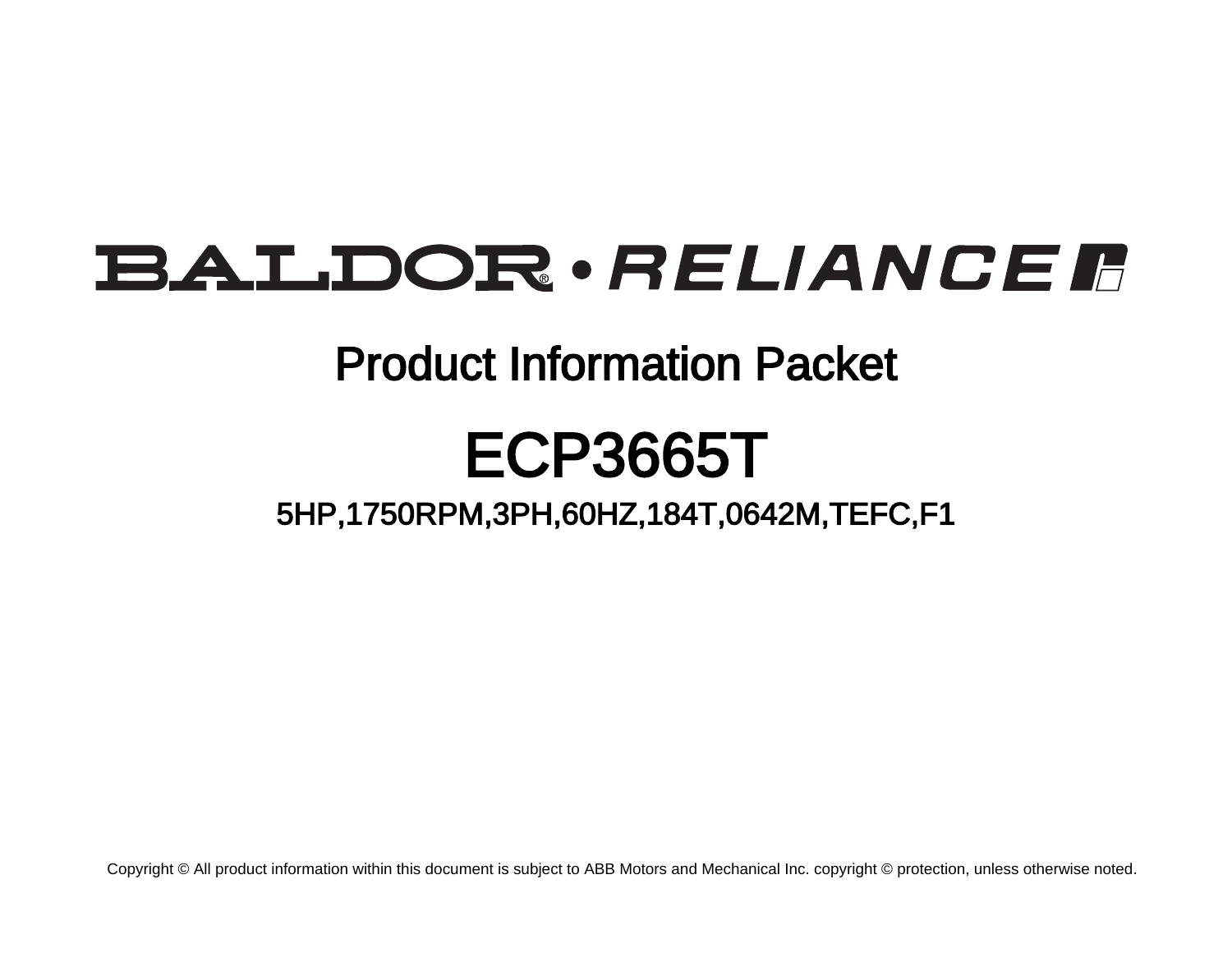### BALDOR · RELIANCE F Product Information Packet: ECP3665T - 5HP,1750RPM,3PH,60HZ,184T,0642M,TEFC,F1

| <b>Part Detail</b> |           |             |            |             |        |                      |            |
|--------------------|-----------|-------------|------------|-------------|--------|----------------------|------------|
| Revision:          | W         | Status:     | PRD/A      | Change #:   |        | Proprietary:         | <b>No</b>  |
| Type:              | AC        | Elec. Spec: | 06WGX182   | CD Diagram: | CD0005 | Mfg Plant:           |            |
| Mech. Spec:        | 06H483    | Layout:     | 06LYH483   | Poles:      | 04     | <b>Created Date:</b> | 04-05-2012 |
| Base:              | <b>RG</b> | Eff. Date:  | 04-22-2021 | Leads:      | 9#16   |                      |            |

| <b>Specs</b>                           |                   |                                  |                              |
|----------------------------------------|-------------------|----------------------------------|------------------------------|
| <b>Catalog Number:</b>                 | <b>ECP3665T</b>   | Front Shaft Indicator:           | None                         |
| Enclosure:                             | <b>TEFC</b>       | Heater Indicator:                | No Heater                    |
| Frame:                                 | 184T              | <b>Insulation Class:</b>         | F                            |
| <b>Frame Material:</b>                 | Iron              | <b>Inverter Code:</b>            | <b>Inverter Duty</b>         |
| Motor Letter Type:                     | Three Phase       | <b>KVA Code:</b>                 |                              |
| Output @ Frequency:                    | 5.000 HP @ 60 HZ  | <b>Lifting Lugs:</b>             | <b>Standard Lifting Lugs</b> |
| Synchronous Speed @ Frequency:         | 1800 RPM @ 60 HZ  | <b>Locked Bearing Indicator:</b> | No Locked Bearing            |
| Voltage @ Frequency:                   | 460.0 V @ 60 HZ   | Motor Lead Quantity/Wire Size:   | 9 @ 16 AWG                   |
|                                        | 230.0 V @ 60 HZ   | <b>Motor Lead Exit:</b>          | Ko Box                       |
|                                        | 208.0 V @ 60 HZ   | <b>Motor Lead Termination:</b>   | <b>Flying Leads</b>          |
| XP Class and Group:                    | CLI GP A, B, C, D | Motor Type:                      | 0642M                        |
| <b>XP Division:</b>                    | Division II       | <b>Mounting Arrangement:</b>     | F <sub>1</sub>               |
| <b>Agency Approvals:</b>               | <b>CSA EEV</b>    | Power Factor:                    | 79                           |
|                                        | <b>UR</b>         | <b>Product Family:</b>           | Chemical Processing (Not DC) |
|                                        | <b>CSA</b>        | <b>Pulley End Bearing Type:</b>  | Ball                         |
|                                        | <b>CCSAUS</b>     | <b>Pulley Face Code:</b>         | Standard                     |
| <b>Auxillary Box:</b>                  | No Auxillary Box  | <b>Pulley Shaft Indicator:</b>   | Standard                     |
| <b>Auxillary Box Lead Termination:</b> | None              | <b>Rodent Screen:</b>            | None                         |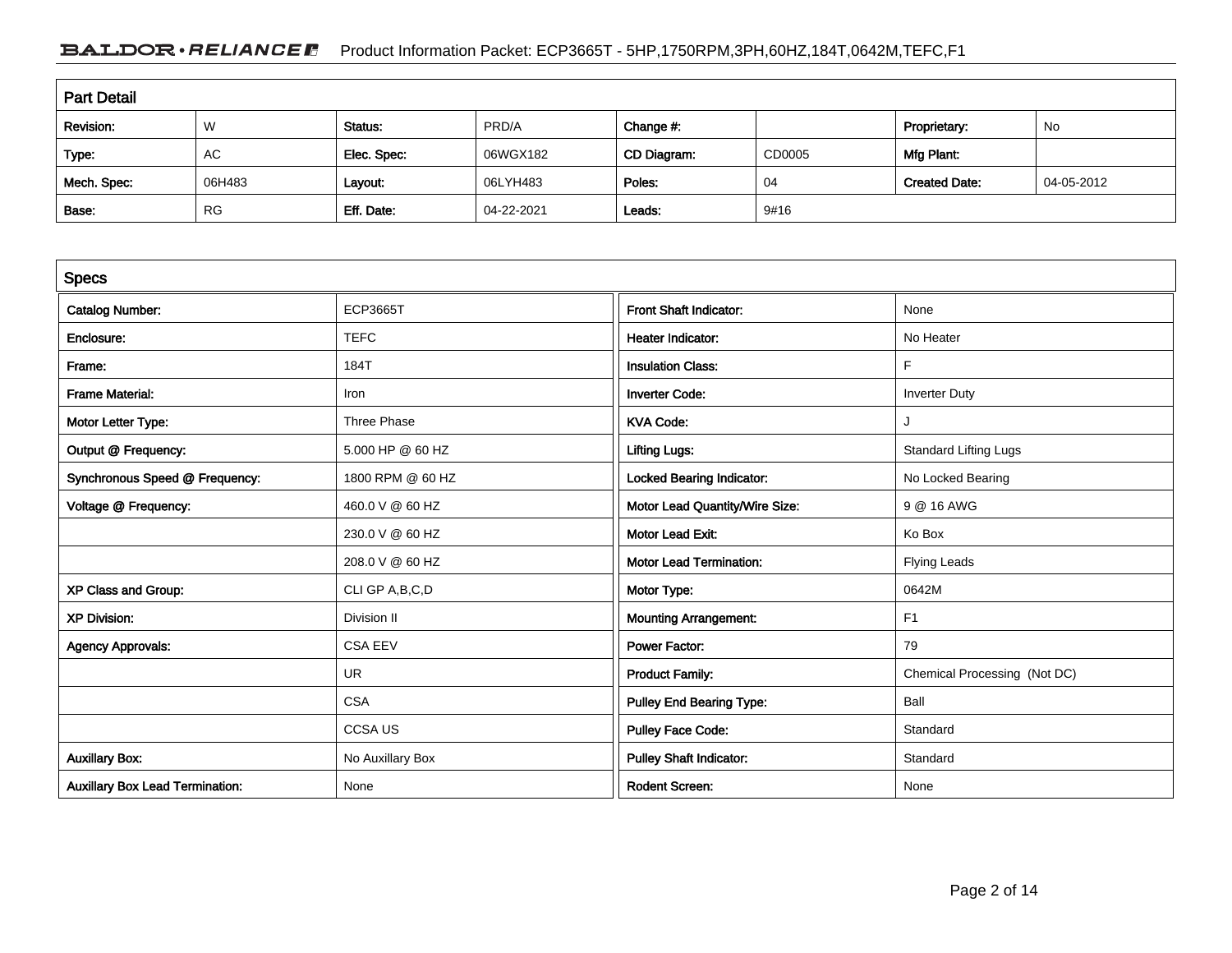| <b>Base Indicator:</b>                | Rigid                     | <b>RoHS Status:</b>                | <b>ROHS COMPLIANT</b> |
|---------------------------------------|---------------------------|------------------------------------|-----------------------|
| <b>Bearing Grease Type:</b>           | Polyrex EM (-20F +300F)   | <b>Shaft Extension Location:</b>   | Pulley End            |
| Blower:                               | None                      | <b>Shaft Ground Indicator:</b>     | No Shaft Grounding    |
| <b>Constant Torque Speed Range:</b>   | 1.7                       | <b>Shaft Rotation:</b>             | Reversible            |
| <b>Current @ Voltage:</b>             | 14.000 A @ 208.0 V        | <b>Shaft Slinger Indicator:</b>    | <b>Shaft Slinger</b>  |
|                                       | 6.500 A @ 460.0 V         | <b>Speed Code:</b>                 | Single Speed          |
|                                       | 13.000 A @ 230.0 V        | <b>Motor Standards:</b>            | <b>NEMA</b>           |
| Design Code:                          | B                         | <b>Starting Method:</b>            | Direct on line        |
| Drip Cover:                           | No Drip Cover             | Thermal Device - Bearing:          | None                  |
| Duty Rating:                          | <b>CONT</b>               | <b>Thermal Device - Winding:</b>   | None                  |
| <b>Electrically Isolated Bearing:</b> | Not Electrically Isolated | <b>Vibration Sensor Indicator:</b> | No Vibration Sensor   |
| <b>Enclosure Modification:</b>        | Severe Duty Features      | <b>Winding Thermal 1:</b>          | None                  |
| <b>Feedback Device:</b>               | NO FEEDBACK               | <b>Winding Thermal 2:</b>          | None                  |
| Front Face Code:                      | Standard                  | <b>XP Temp Code:</b>               | T <sub>3</sub> C      |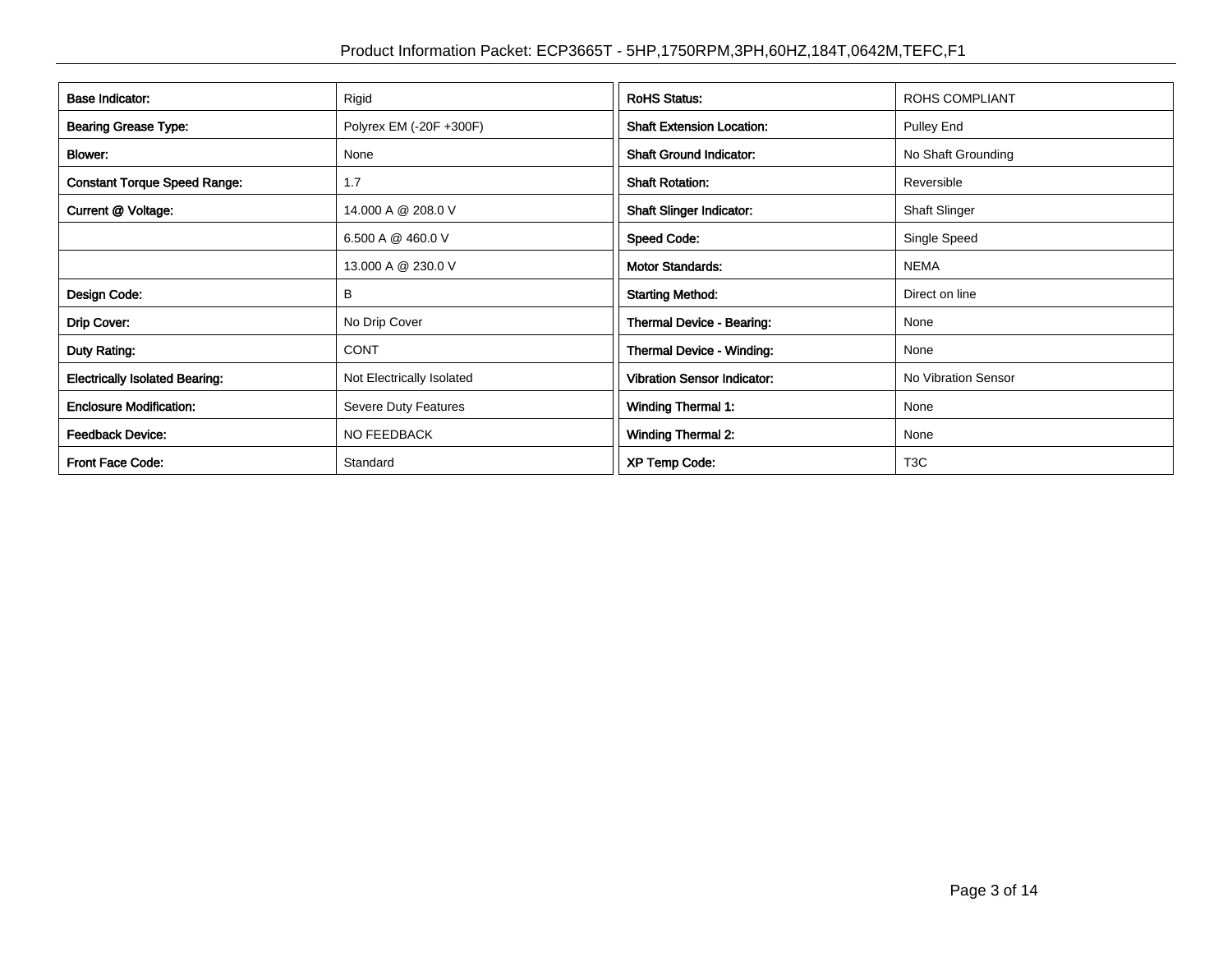| Nameplate NP3257E  |                     |                              |          |
|--------------------|---------------------|------------------------------|----------|
|                    | CAT.NO. ECP3665T    |                              |          |
|                    | SPEC. 06H483X182G1  |                              |          |
| HP 5               | <b>TE</b>           |                              |          |
|                    | VOLTS 208-230/460   |                              |          |
|                    | $AMP   14-13/6.5$   |                              |          |
| <b>RPM</b> 1750    |                     |                              |          |
| $FRAME$ 184T       |                     | $HZ$ 60                      | PH 3     |
| <b>SER.F.</b> 1.15 |                     | $DES$ <sub>B</sub><br>CODE J | $CL$ $F$ |
|                    | RATING 40C AMB-CONT |                              |          |
| <b>SN</b>          |                     |                              |          |
|                    | $DE$ 6206           | <b>ODE</b> 6206              |          |
| NEMA-NOM-EFF 89.5  |                     | $PF$ 79                      |          |
| $GMIN.EFF$ 89.5    |                     | $CC$ 010A                    |          |
| T. CODE T3C        |                     | $T = 160$                    |          |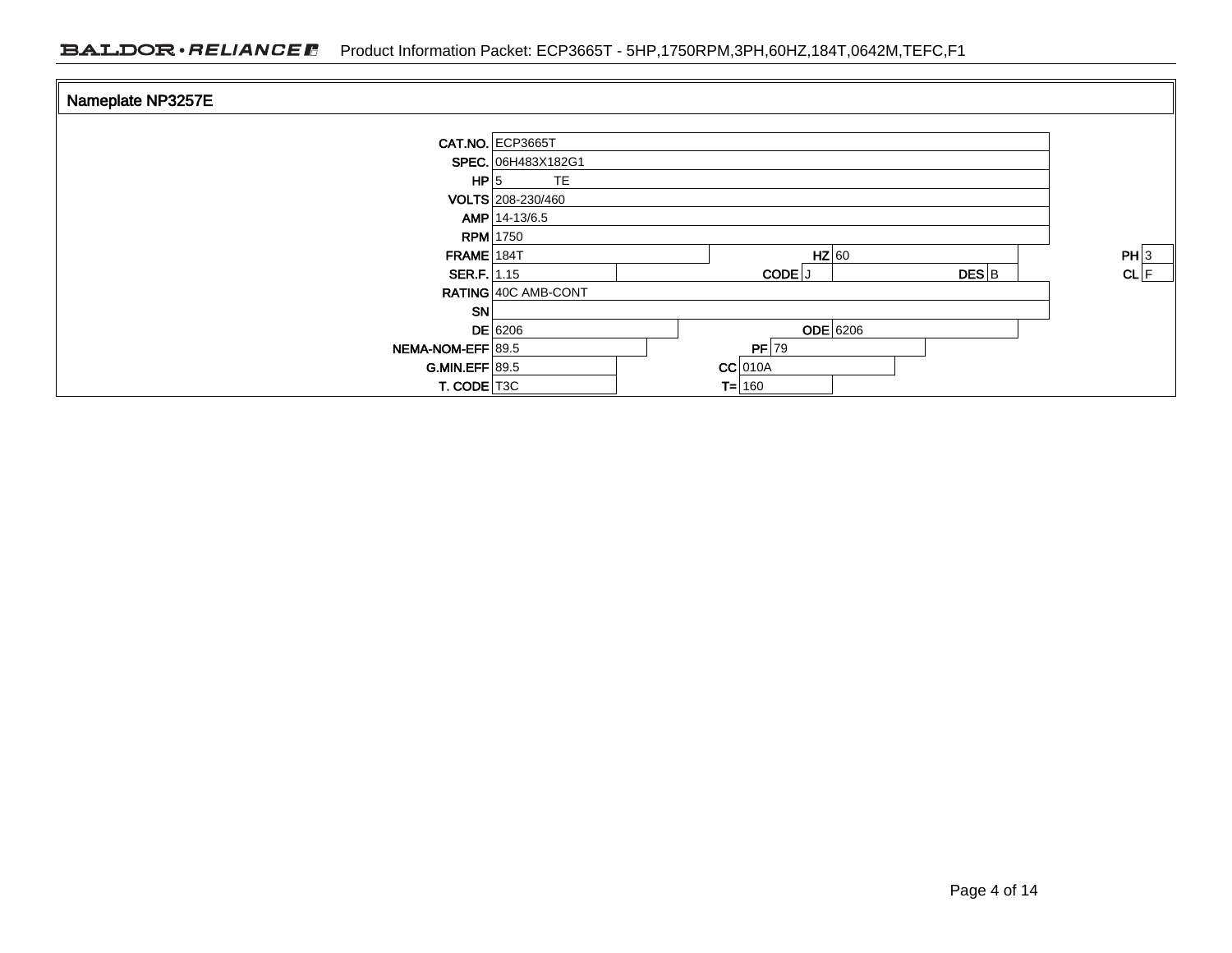| Nameplate NP3260E |                                |               |                         |
|-------------------|--------------------------------|---------------|-------------------------|
|                   |                                |               |                         |
|                   | SPEC. 06H483X182G1             |               |                         |
|                   | <b>D.E. BRG.</b> 30BC02XP30X   |               |                         |
|                   | <b>O.D.E. BRG.</b> 30BC02XP30X |               |                         |
|                   | <b>GREASE POLYREX EM</b>       |               |                         |
| RPM MAX $2700$    |                                | MAX. KVAR 1.7 |                         |
|                   |                                |               |                         |
| <b>BLANK</b>      |                                |               |                         |
| INV.TYPE PWM      |                                |               |                         |
|                   | $T = 160$                      |               |                         |
| CHPFR 60          |                                | CHP TO $90$   |                         |
| CT HZ FROM $1.7$  |                                | CT HZ TO $60$ |                         |
| VT HZ FROM $ 0-$  |                                | VT HZ TO $60$ |                         |
|                   |                                |               |                         |
| HTR-VOLTS         |                                | HTR-AMPS      |                         |
| HTR-WATTS         |                                |               | MAX. SPACE HEATER TEMP. |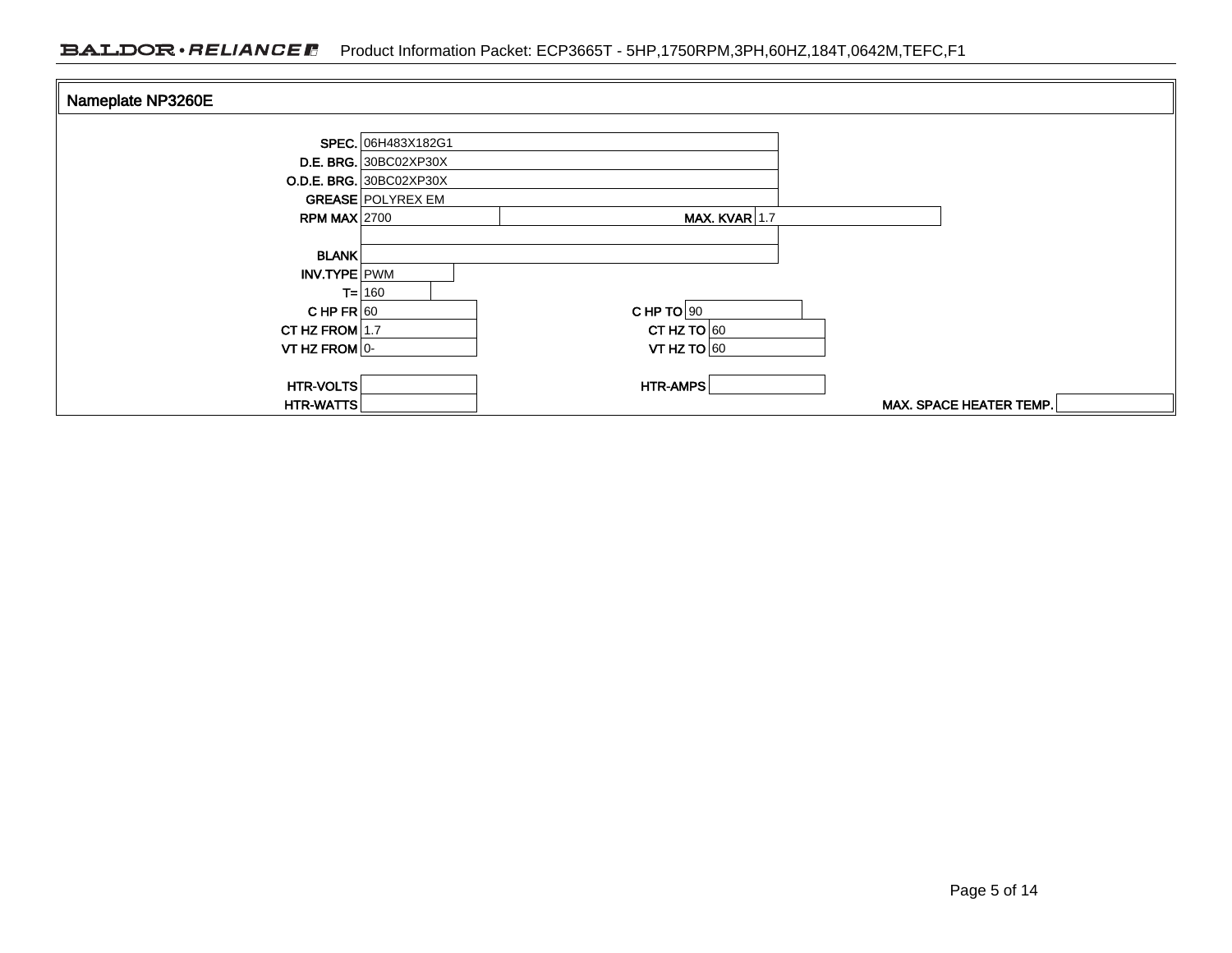| <b>Parts List</b>  |                                            |          |  |  |  |
|--------------------|--------------------------------------------|----------|--|--|--|
| <b>Part Number</b> | Description                                | Quantity |  |  |  |
| SA242254           | SA 06H483X182G1                            | 1.000 EA |  |  |  |
| RA229165           | RA 06H483X182G1                            | 1.000 EA |  |  |  |
| 36FN3000C01SP      | EXFN, PLASTIC, 5.25 OD, .912 ID            | 1.000 EA |  |  |  |
| HW3201A05          | 3/8-16 EYEBOLT                             | 1.000 EA |  |  |  |
| 06CB1000A02G       | CONDUIT BOX, MACH GRAY                     | 1.000 EA |  |  |  |
| RM1016             | LEAD SEPARATOR GASKET - 305/306 C.P.MOTO   | 1.000 EA |  |  |  |
| 51XF2520A16        | SCREW, HEX SER SLT HD, ZN 1/4-20X1.00LG TD | 2.000 EA |  |  |  |
| 11XW1032G06        | 10-32 X .38, TAPTITE II, HEX WSHR SLTD U   | 1.000 EA |  |  |  |
| HW3001B02          | BRASS CUP WASHER W/GROUND SYMBOL TAB.      | 1.000 EA |  |  |  |
| 10XN2520S06        | 1/4 20X3/8 HX HD CAP S.S.                  | 2.000 EA |  |  |  |
| WD1000B16          | T&B CX70TN OR L70P TERMINAL LUG            | 1.000 EA |  |  |  |
| 36FE1100B72G       | FREP ASSEMBLY FOR ROUTING PURPOSES         | 1.000 EA |  |  |  |
| HW4500A17          | 317400 ALEMITE GREASE RELIEF               | 1.000 EA |  |  |  |
| HW4500A01          | 1641B(ALEMITE)400 UNIV, GREASE FITT        | 1.000 EA |  |  |  |
| HA4051A00          | PLASTIC CAP FOR GREASE FITTING             | 1.000 EA |  |  |  |
| HA4054             | SHORT T-DRAIN FITTING, .125" N.P.T.        | 1.000 EA |  |  |  |
| HA4054             | SHORT T-DRAIN FITTING, .125" N.P.T.        | 1.000 EA |  |  |  |
| HW5100A06          | W2420-025 WVY WSHR (WB)                    | 1.000 EA |  |  |  |
| 36PE1100A29G       | PUEP ASSEMBLY FOR ROUTING PURPOSES         | 1.000 EA |  |  |  |
| HW4500A01          | 1641B(ALEMITE)400 UNIV, GREASE FITT        | 1.000 EA |  |  |  |
| HA4051A00          | PLASTIC CAP FOR GREASE FITTING             | 1.000 EA |  |  |  |
| HW4500A17          | 317400 ALEMITE GREASE RELIEF               | 1.000 EA |  |  |  |
| HA4054             | SHORT T-DRAIN FITTING, .125" N.P.T.        | 1.000 EA |  |  |  |
| HA3101A34          | THRUBOLT- 1/4-20 X 10.375                  | 4.000 EA |  |  |  |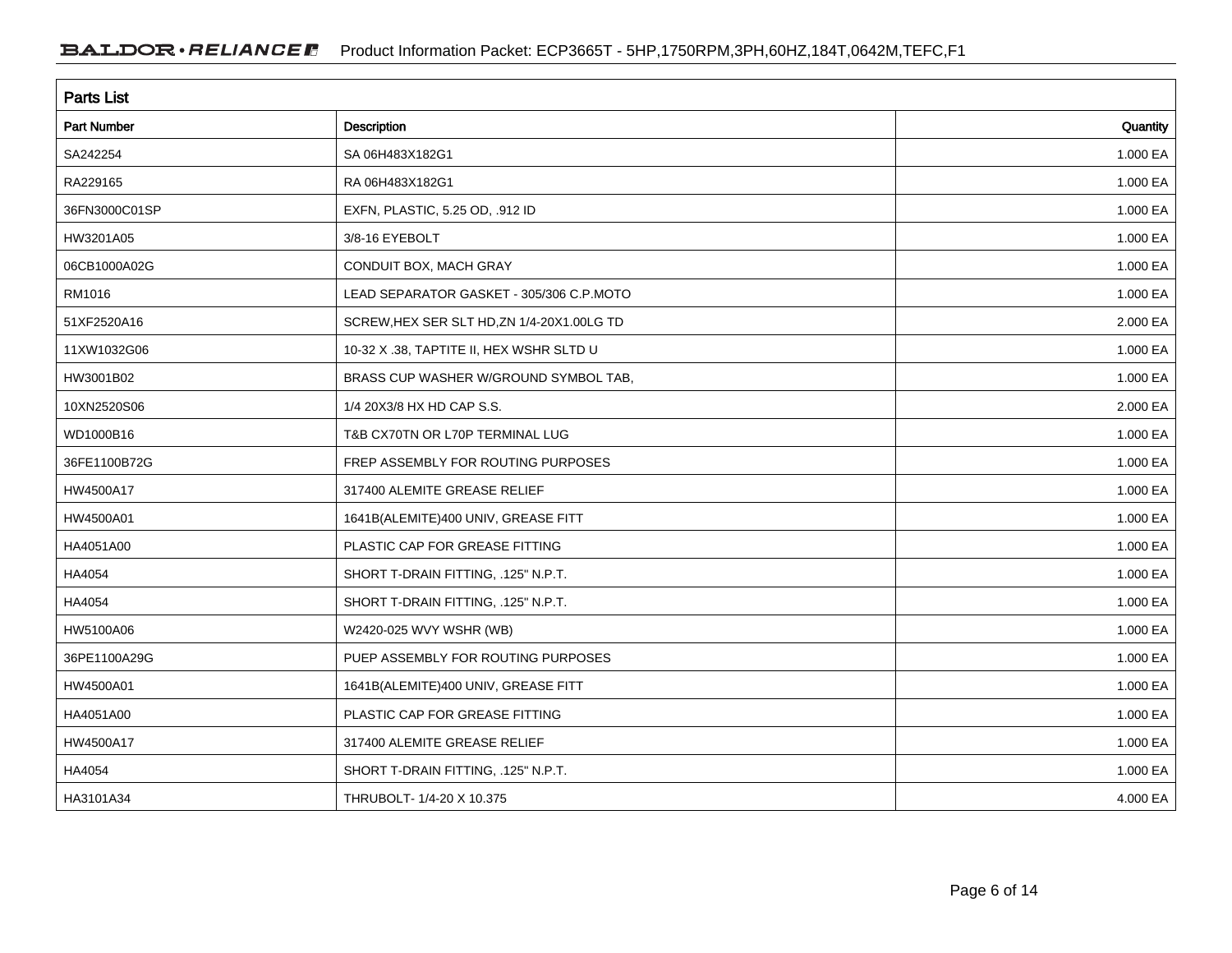| Parts List (continued) |                                          |          |  |  |  |
|------------------------|------------------------------------------|----------|--|--|--|
| <b>Part Number</b>     | Description                              | Quantity |  |  |  |
| XY2520A12              | 1/4-20 HEX NUT, DIRECTIONAL SERRATIONS   | 4.000 EA |  |  |  |
| 06FH1004A01G           | FAN HOUSING MACH, W/GRAY EPOXY           | 1.000 EA |  |  |  |
| WD4100A02              | DP-1000 HEYCO PLUG OR 62MP1000 MICRO PL  | 1.000 EA |  |  |  |
| 10XN2520A24            | 1/4-20X 1 1/2 HEX HD X                   | 3.000 EA |  |  |  |
| 06CB1502G              | LIPPED CONDUIT BOX LID CAST, GRAY EPOXY  | 1.000 EA |  |  |  |
| 06GS1003               | GASKET, KOBX LID, 1/8" THICK BLACK NEOPR | 1.000 EA |  |  |  |
| 10XN2520A12            | 1/4-20 X 3/4 HEX HEAD CAP                | 2.000 EA |  |  |  |
| HW1001A25              | LOCKWASHER 1/4, ZINC PLT .493 OD, .255 I | 2.000 EA |  |  |  |
| HA1005A22              | SLINGER, OD 2.00, ID 1.14, 206 BRG, GM   | 1.000 EA |  |  |  |
| HW4600B36SP            | V-RING SLINGER 1.188 X 1.690 X .24 VITON | 1.000 EA |  |  |  |
| HA7000A02              | KEY RETAINER RING, 1 1/8 DIA, 1 3/8 DIA  | 1.000 EA |  |  |  |
| MJ5001A27              | 32220KN GRAY SEALER *MIN BUY 4 QTS=1GAL  | 0.001 QT |  |  |  |
| 85XU0407S04            | 4X1/4 U DRIVE PIN STAINLESS              | 2.000 EA |  |  |  |
| LB1115N                | LABEL, LIFTING DEVICE (ON ROLLS)         | 1.000 EA |  |  |  |
| LB1002N                | LABEL, MARINE DUTY (ON ROLLS)            | 1.000 EA |  |  |  |
| MJ1000A02              | GREASE, POLYREX EM EXXON                 | 0.050 LB |  |  |  |
| MG1025N19              | WILKOFAST, 778.50, RELIANCE BLUE-GREEN 8 | 0.028 GA |  |  |  |
| HW2501E16              | KEY, 1/4 SQ X 1.750                      | 1.000 EA |  |  |  |
| LB1449                 | DIV-2/NEC WARNING LABEL                  | 1.000 EA |  |  |  |
| LC0005E01              | CONN.DIA./WARNING LABEL (LC0005/LB1119N) | 1.000 EA |  |  |  |
| <b>NP3257E</b>         | SS CP SUPER-E DIV-2 UL CSA-C US EEV PREM | 1.000 EA |  |  |  |
| NP3260E                | SS CP SUPER-E AUX DATA INFORMATION       | 1.000 EA |  |  |  |
| 85XU0407S04            | 4X1/4 U DRIVE PIN STAINLESS              | 2.000 EA |  |  |  |
| 36PA1001               | PKG GRP, PRINT<br>PK1017A06              | 1.000 EA |  |  |  |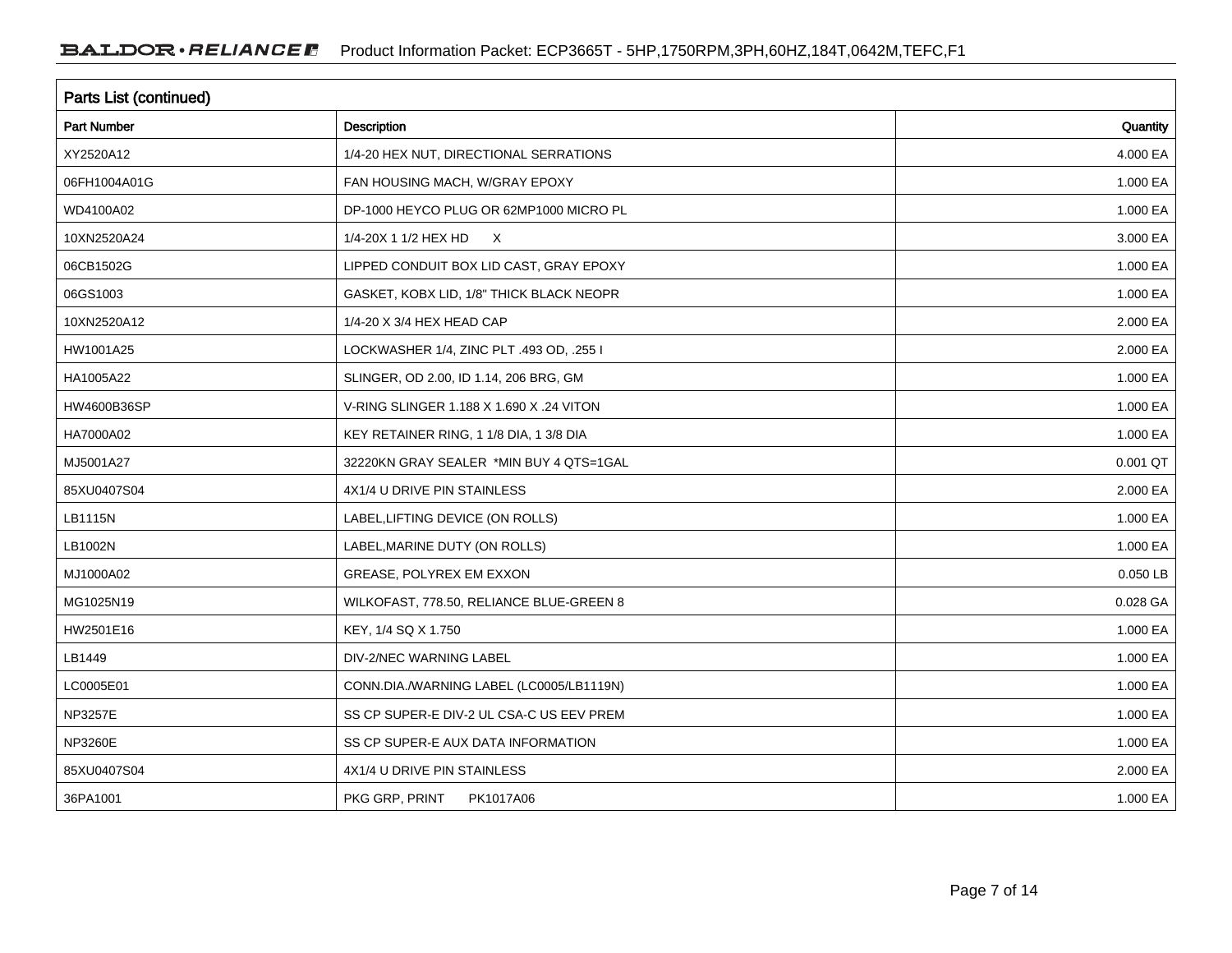| MN416A01 | TAG-INSTAL-MAINT no wire (2100/bx) 4/22      | .000 EA |
|----------|----------------------------------------------|---------|
| HA4054   | -DRAIN FITTING, .125" N.P.T.<br><b>SHORT</b> | .000 EA |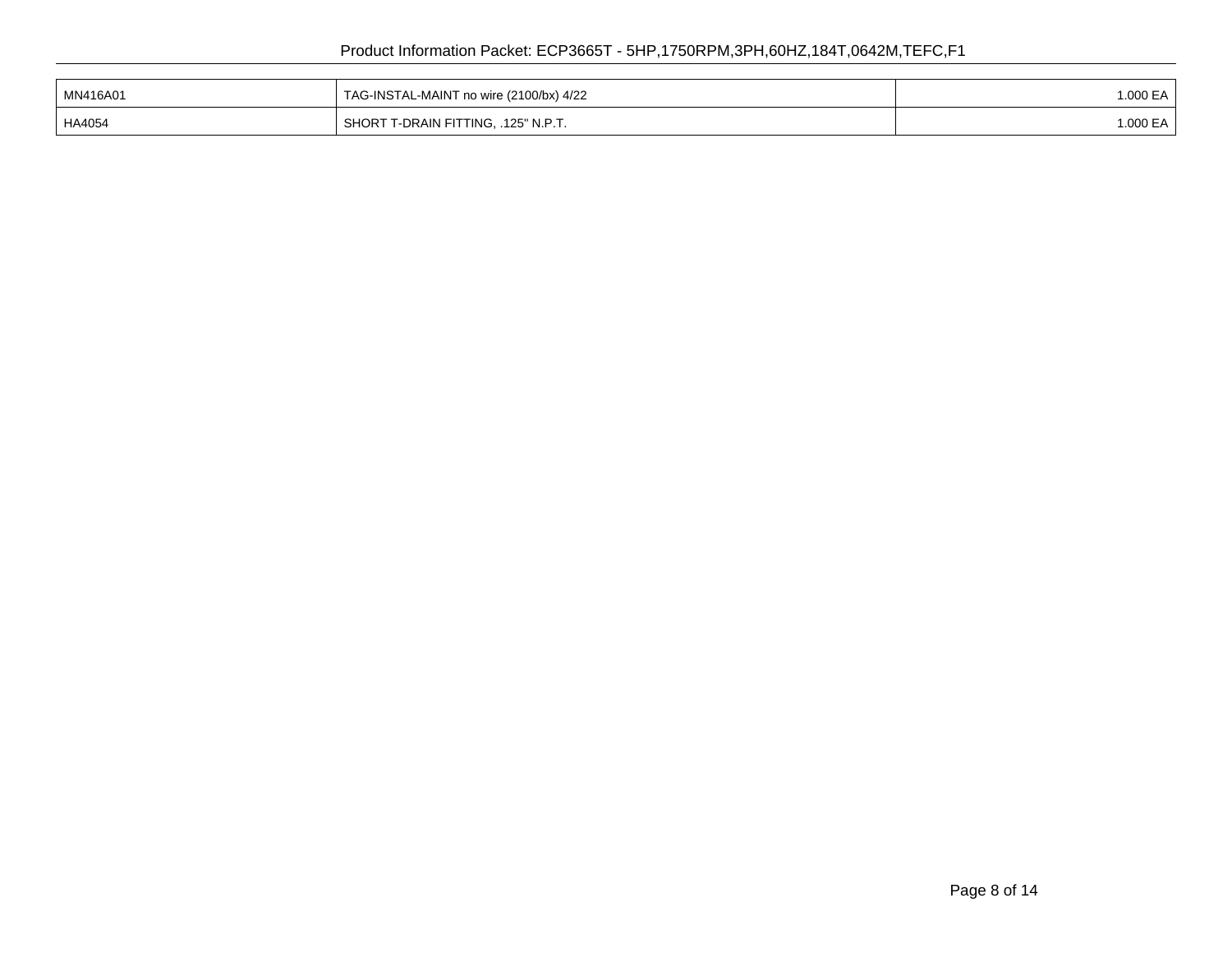#### **AC Induction Motor Performance Data**

Record # 47003Typical performance - not guaranteed values

| Winding: 06WGX182-R063<br><b>Type: 0642M</b> |                   | <b>Enclosure: TEFC</b> |                                                 |                |
|----------------------------------------------|-------------------|------------------------|-------------------------------------------------|----------------|
| <b>Nameplate Data</b>                        |                   |                        | 460 V, 60 Hz:<br><b>High Voltage Connection</b> |                |
| <b>Rated Output (HP)</b>                     |                   | 5                      | <b>Full Load Torque</b>                         | 15 LB-FT       |
| <b>Volts</b>                                 |                   | 208-230/460            | <b>Start Configuration</b>                      | direct on line |
| <b>Full Load Amps</b>                        |                   | $14 - 13/6.5$          | <b>Breakdown Torque</b>                         | 53.9 LB-FT     |
| <b>R.P.M.</b>                                |                   | 1750                   | <b>Pull-up Torque</b>                           | 22.4 LB-FT     |
| Hz                                           | 60 Phase          | 3                      | <b>Locked-rotor Torque</b>                      | 31.8 LB-FT     |
| <b>NEMA Design Code</b>                      | <b>B KVA Code</b> |                        | <b>Starting Current</b>                         | 46.6 A         |
| Service Factor (S.F.)                        |                   | 1.15                   | <b>No-load Current</b>                          | 3.02A          |
| <b>NEMA Nom. Eff.</b>                        | 89.5 Power Factor | 79                     | Line-line Res. @ 25°C                           | $2.63 \Omega$  |
| <b>Rating - Duty</b>                         |                   | 40C AMB-CONT           | Temp. Rise @ Rated Load                         | $53^{\circ}$ C |
| S.F. Amps                                    |                   |                        | Temp. Rise @ S.F. Load                          | $66^{\circ}$ C |
|                                              |                   |                        | <b>Locked-rotor Power Factor</b>                | 40.5           |
|                                              |                   |                        | <b>Rotor inertia</b>                            | 0.391 LB-FT2   |

#### **Load Characteristics 460 V, 60 Hz, 5 HP**

| % of Rated Load     | 25   | 50   | 75   | 100  | 125  | 150  | S.F. |
|---------------------|------|------|------|------|------|------|------|
| <b>Power Factor</b> | 41   | 63   | 75   | 81   | 84   | 85   | 81   |
| <b>Efficiency</b>   | 85.1 | 89.7 | 90.3 | 89.8 | 88.4 | 86.8 | 89.2 |
| Speed               | 1789 | 1777 | 1765 | 1752 | 1737 | 1721 | 1743 |
| Line amperes        | 3.35 | 4.14 | 5.21 | 6.45 | 7.91 | 9.47 | 7.48 |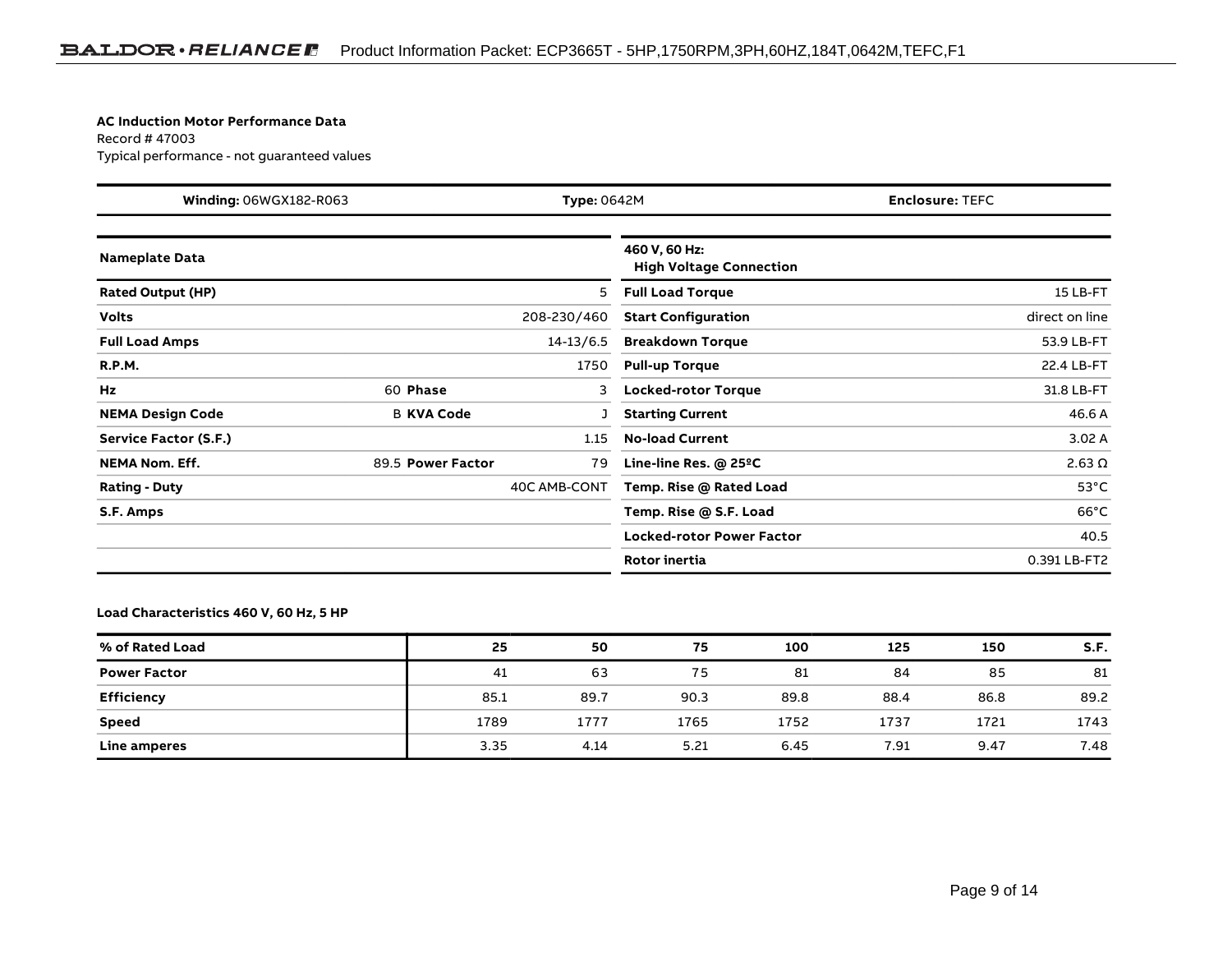

Performance Graph at 460V, 60Hz, 5.0HP Typical performance - Not guaranteed values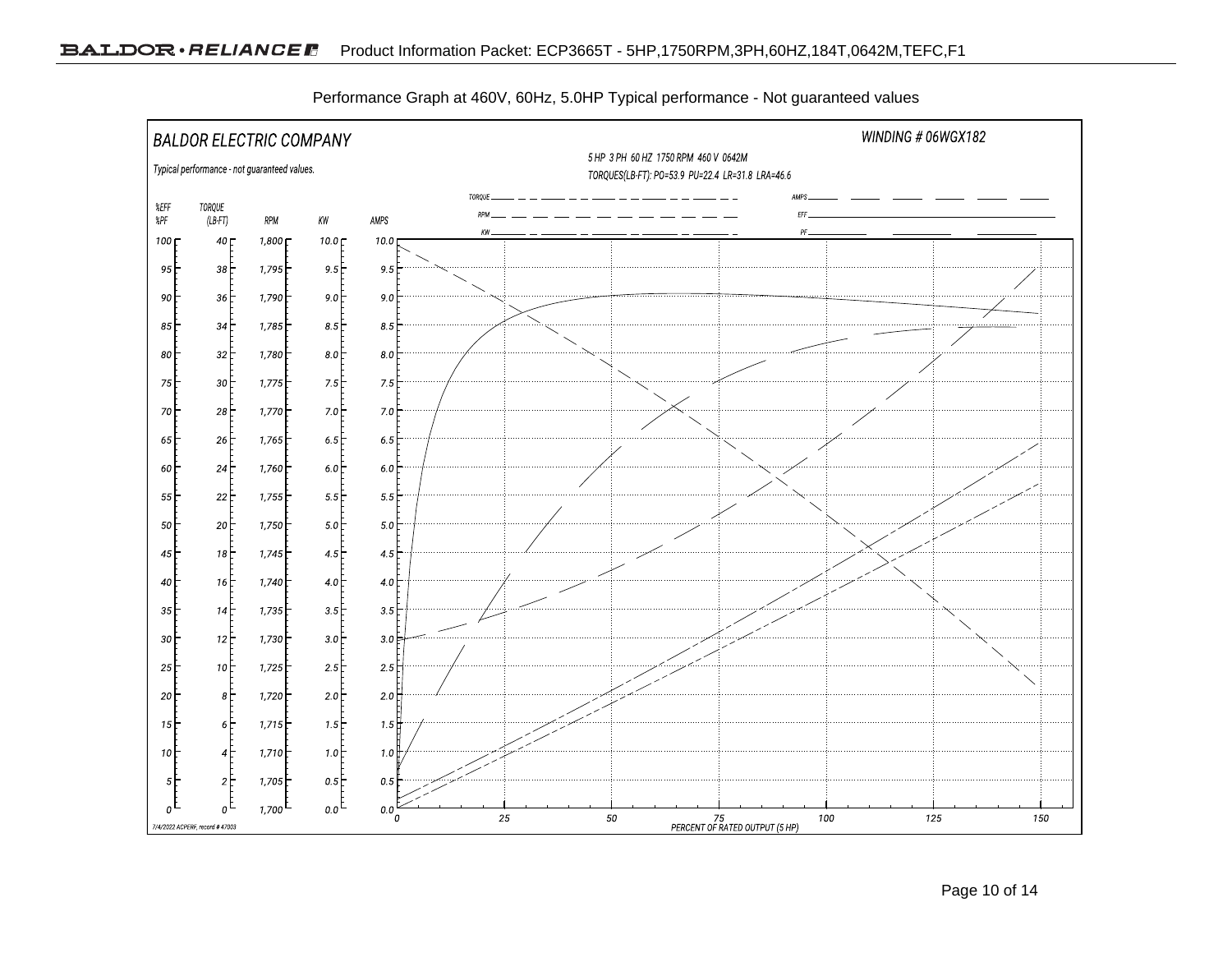#### **AC Induction Motor Performance Data**

Record # 49253Typical performance - not guaranteed values

| Winding: 06WGX182-R063<br><b>Type: 0642M</b> |                   | <b>Enclosure: TEFC</b> |                                                |                |
|----------------------------------------------|-------------------|------------------------|------------------------------------------------|----------------|
| <b>Nameplate Data</b>                        |                   |                        | 230 V, 60 Hz:<br><b>Low Voltage Connection</b> |                |
| <b>Rated Output (HP)</b>                     |                   | 5                      | <b>Full Load Torque</b>                        | 15 LB-FT       |
| <b>Volts</b>                                 |                   | 208-230/460            | <b>Start Configuration</b>                     | direct on line |
| <b>Full Load Amps</b>                        |                   | $14 - 13/6.5$          | <b>Breakdown Torque</b>                        | 53.9 LB-FT     |
| <b>R.P.M.</b>                                |                   | 1750                   | <b>Pull-up Torque</b>                          | 22.4 LB-FT     |
| Hz                                           | 60 Phase          | 3                      | <b>Locked-rotor Torque</b>                     | 31.8 LB-FT     |
| <b>NEMA Design Code</b>                      | <b>B KVA Code</b> |                        | <b>Starting Current</b>                        | 93.2 A         |
| Service Factor (S.F.)                        |                   | 1.15                   | <b>No-load Current</b>                         | 6.04A          |
| <b>NEMA Nom. Eff.</b>                        | 89.5 Power Factor | 79                     | Line-line Res. @ 25°C                          | $0.658\Omega$  |
| <b>Rating - Duty</b>                         |                   | 40C AMB-CONT           | Temp. Rise @ Rated Load                        | $53^{\circ}$ C |
| S.F. Amps                                    |                   |                        | Temp. Rise @ S.F. Load                         | $65^{\circ}$ C |
|                                              |                   |                        | <b>Locked-rotor Power Factor</b>               | 40.5           |
|                                              |                   |                        | <b>Rotor inertia</b>                           | 0.391 LB-FT2   |

#### **Load Characteristics 230 V, 60 Hz, 5 HP**

| % of Rated Load     | 25   | 50   | 75   | 100  | 125  | 150  | S.F. |
|---------------------|------|------|------|------|------|------|------|
| <b>Power Factor</b> | 41   | 63   | 75   | 81   | 84   | 85   | 81   |
| <b>Efficiency</b>   | 85.2 | 89.8 | 90.4 | 89.8 | 88.4 | 86.9 | 88.8 |
| Speed               | 1789 | 1777 | 1765 | 1752 | 1737 | 1721 | 1739 |
| Line amperes        | 6.7  | 8.28 | 10.4 | 12.9 | 15.8 | 18.9 | 15   |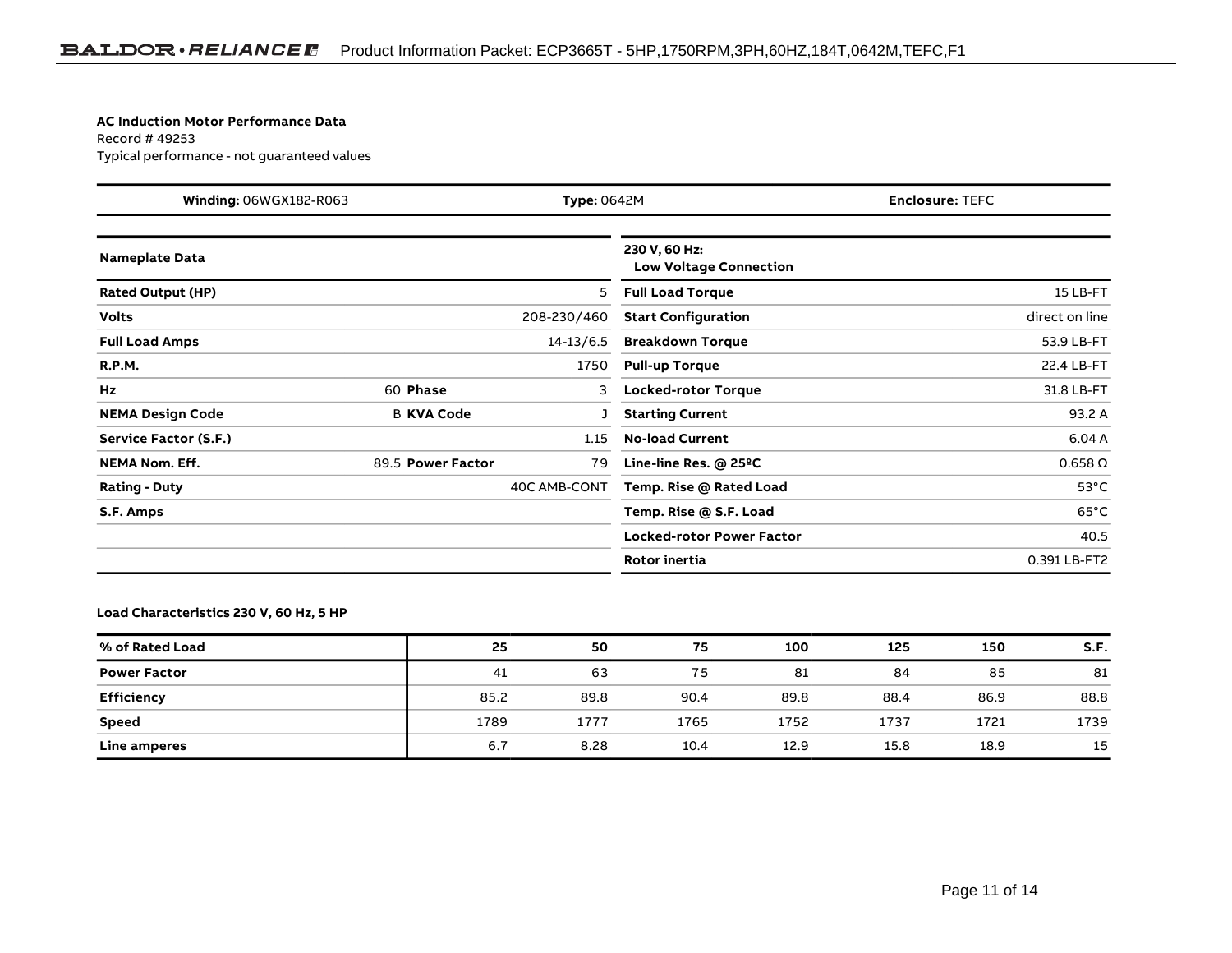

Performance Graph at 230V, 60Hz, 5.0HP Typical performance - Not guaranteed values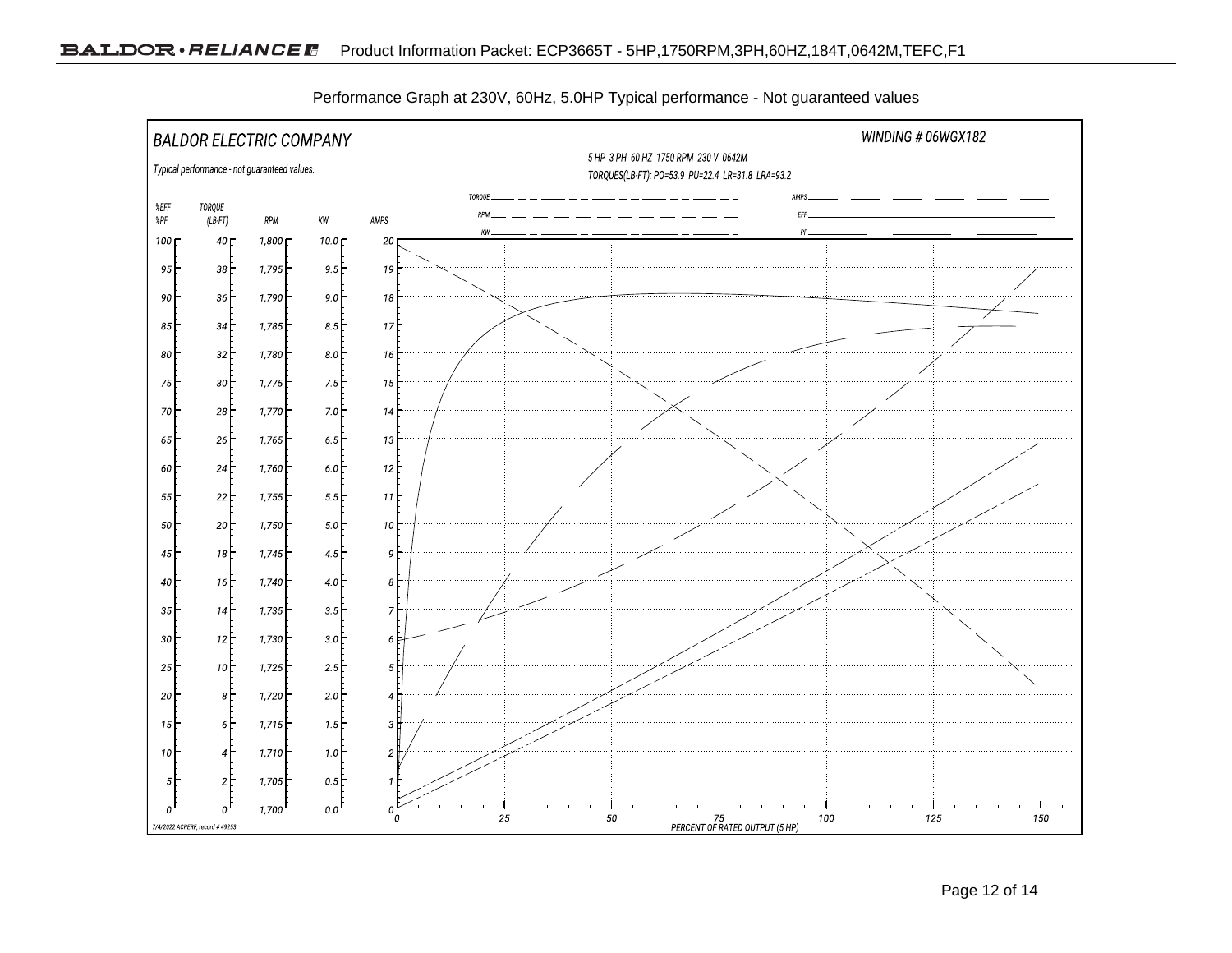

Page 13 of 14